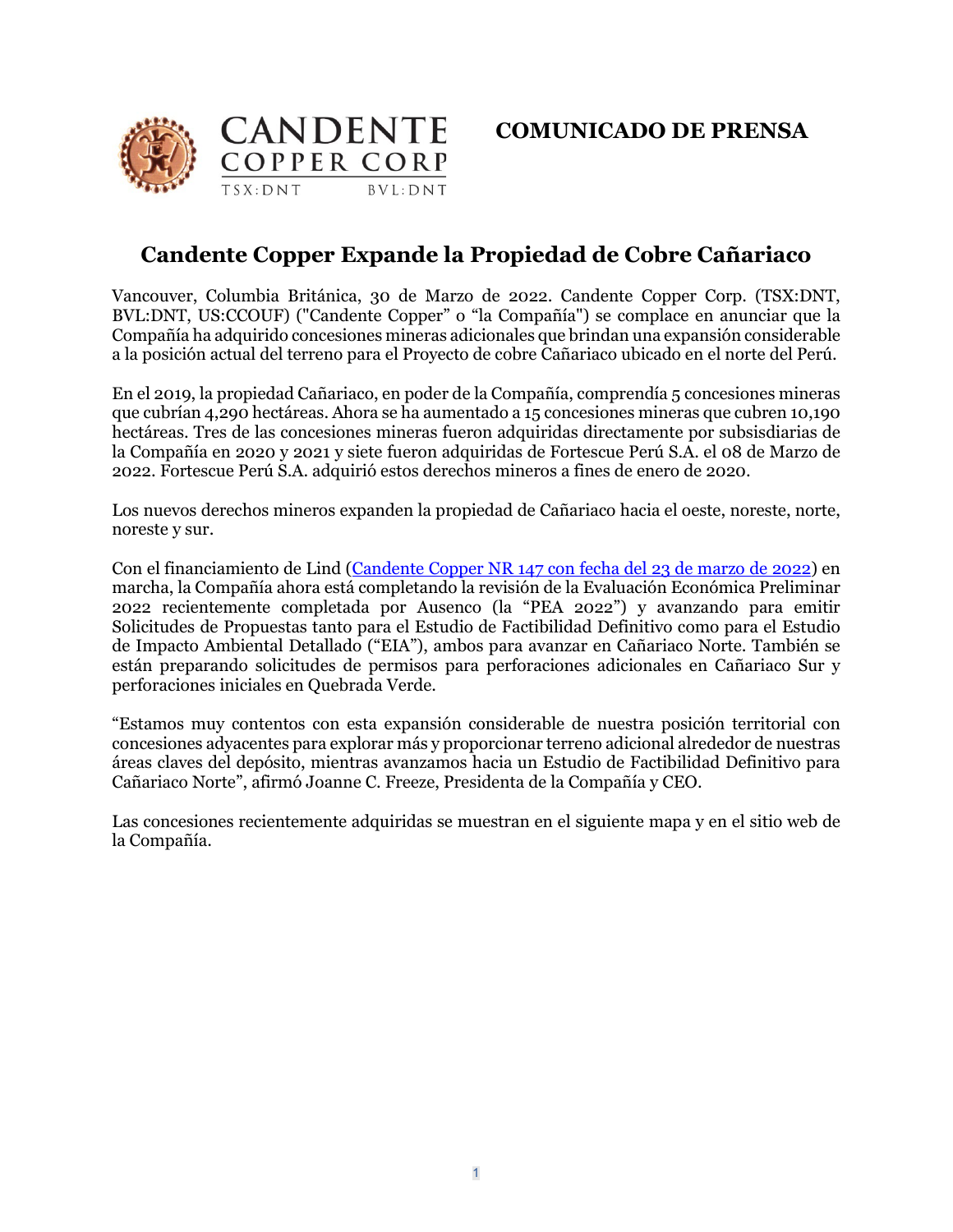

## **Acerca de Candente Copper**

El Proyecto insignia de la Compañía es Cañariaco, dentro del cual Cañariaco Norte, es el décimo recurso de cobre en etapa tardía más grande del mundo y el sexto más alto en ley (RFC Ambrian, Diciembre 2021 y Haywood, Diciembre 2021). Además de Cañariaco Norte, el Proyecto Cañariaco incluye el depósito Cañariaco Sur y el prospecto Quebrada Verde, todos dentro de una tendencia NE-SO de 4 km en el prolífico distrito minero del norte del Perú.

La compañía se complace en tener ahora a Cañariaco Norte incluido en 4 informes de investigación que comparan varios proyectos mundiales de cobre. **RFC Ambrian:** Cañariaco Norte en el top 10 de 23 proyectos con potencial para integrar fusiones y adquisiciones de terceros (Diciembre de 2021); **Haywood:** Cañariaco Norte es uno de los 18 yacimientos seleccionados como susceptibles de ser considerados por las grandes empresas que buscan adquirir (Diciembre de 2021); **Deutsche Bank:** Cañariaco Norte identificado como uno de los 3 proyectos necesarios para cubrir la próxima brecha oferta-demanda de cobre (Febrero de 2021); **Goldman Sachs:** Cañariaco Norte identificado con precio incentivo del cobre en el cuartil más bajo de los 84 principales proyectos de cobre a nivel mundial (Octubre de 2018).

Joanne Freeze, P.Geo., Presidenta, CEO, Directora es la Persona Calificada según lo define el Instrumento Nacional 43-101 para los proyectos discutidos anteriormente. Ella ha revisado y aprobado el contenido de este comunicado.

*This press release contains forward-looking information within the meaning of Canadian securities laws ("forward-looking statements"). Forward-looking statements are typically identified by words such as: believe, expect, anticipate, intend, estimate, plans, postulate and similar expressions, or are those, which, by their nature, refer to future events. All statements that are not*